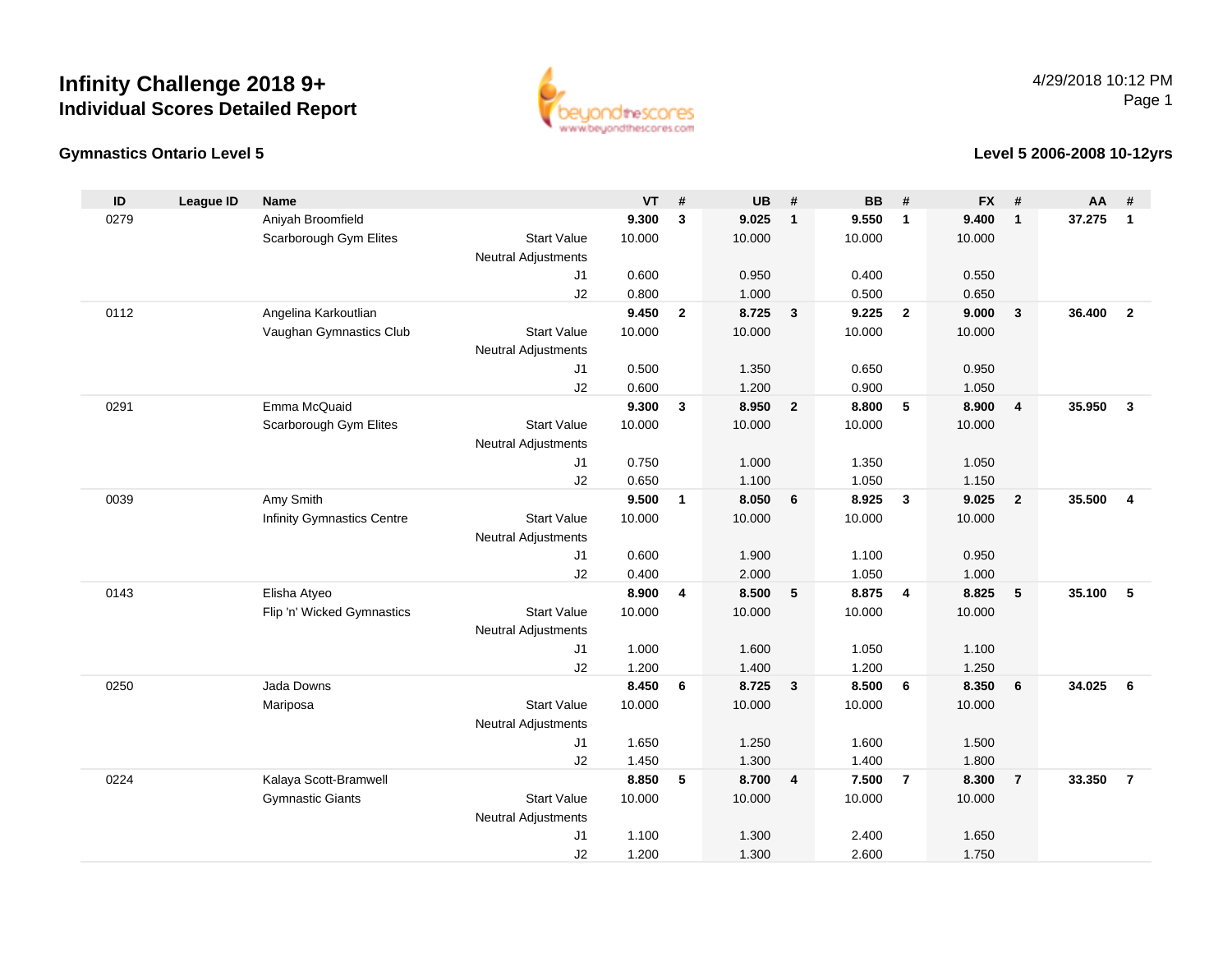# **Infinity Challenge 2018 9+Individual Scores Detailed Report**



### **Gymnastics Ontario Level 5**

### **Level 5 2005 13yrs**

| ID   | <b>League ID</b> | <b>Name</b>                       |                            | <b>VT</b> | #              | <b>UB</b> | #                       | <b>BB</b> | #              | <b>FX</b> | #              | <b>AA</b> | #              |
|------|------------------|-----------------------------------|----------------------------|-----------|----------------|-----------|-------------------------|-----------|----------------|-----------|----------------|-----------|----------------|
| 0041 |                  | Lauren Smith                      |                            | 9.575     | $\mathbf{1}$   | 9.475     | $\overline{1}$          | 9.300     | $\overline{2}$ | 9.500     | $\mathbf{1}$   | 37.850    | $\mathbf{1}$   |
|      |                  | <b>Infinity Gymnastics Centre</b> | <b>Start Value</b>         | 10.000    |                | 10.000    |                         | 10.000    |                | 10.000    |                |           |                |
|      |                  |                                   | <b>Neutral Adjustments</b> |           |                |           |                         |           |                |           |                |           |                |
|      |                  |                                   | J <sub>1</sub>             | 0.500     |                | 0.450     |                         | 0.750     |                | 0.450     |                |           |                |
|      |                  |                                   | J2                         | 0.350     |                | 0.600     |                         | 0.650     |                | 0.550     |                |           |                |
| 0142 |                  | Grace Birnie                      |                            | 9.375     | $\mathbf{3}$   | 8.600     | $\overline{4}$          | 9.475     | $\overline{1}$ | 9.125     | 3              | 36.575    | $\overline{2}$ |
|      |                  | Flip 'n' Wicked Gymnastics        | <b>Start Value</b>         | 10.000    |                | 10.000    |                         | 10.000    |                | 10.000    |                |           |                |
|      |                  |                                   | <b>Neutral Adjustments</b> |           |                |           |                         |           |                |           |                |           |                |
|      |                  |                                   | J1                         | 0.550     |                | 1.500     |                         | 0.450     |                | 0.850     |                |           |                |
|      |                  |                                   | J2                         | 0.700     |                | 1.300     |                         | 0.600     |                | 0.900     |                |           |                |
| 0022 |                  | Julieana Herrera                  |                            | 9.450     | $\overline{2}$ | 8.225     | 6                       | 9.200     | $\mathbf{3}$   | 9.275     | $\overline{2}$ | 36.150    | $\mathbf{3}$   |
|      |                  | <b>Infinity Gymnastics Centre</b> | <b>Start Value</b>         | 10.000    |                | 10.000    |                         | 10.000    |                | 10.000    |                |           |                |
|      |                  |                                   | <b>Neutral Adjustments</b> |           |                |           |                         |           |                |           |                |           |                |
|      |                  |                                   | J1                         | 0.500     |                | 1.850     |                         | 0.800     |                | 0.800     |                |           |                |
|      |                  |                                   | J2                         | 0.600     |                | 1.700     |                         | 0.800     |                | 0.650     |                |           |                |
| 0105 |                  | Caelyn Clark                      |                            | 8.925     | 5              | 9.150     | $\overline{2}$          | 9.050     | 5              | 8.875     | 6              | 36.000    | $\overline{4}$ |
|      |                  | Vaughan Gymnastics Club           | <b>Start Value</b>         | 10.000    |                | 10.000    |                         | 10.000    |                | 10.000    |                |           |                |
|      |                  |                                   | <b>Neutral Adjustments</b> |           |                |           |                         |           |                |           |                |           |                |
|      |                  |                                   | J1                         | 1.050     |                | 0.800     |                         | 0.900     |                | 1.150     |                |           |                |
|      |                  |                                   | J2                         | 1.100     |                | 0.900     |                         | 1.000     |                | 1.100     |                |           |                |
| 0330 |                  | Sadie Rahn                        |                            | 9.200     | 4              | 8.050     | $\overline{7}$          | 9.125     | $\overline{4}$ | 9.125     | $\mathbf{3}$   | 35.500    | 5              |
|      |                  | Swing Spring Flip                 | <b>Start Value</b>         | 10.000    |                | 10.000    |                         | 10.000    |                | 10.000    |                |           |                |
|      |                  |                                   | <b>Neutral Adjustments</b> |           |                |           |                         |           |                |           |                |           |                |
|      |                  |                                   | J1                         | 0.900     |                | 2.100     |                         | 0.900     |                | 1.000     |                |           |                |
|      |                  |                                   | J2                         | 0.700     |                | 1.800     |                         | 0.850     |                | 0.750     |                |           |                |
| 0109 |                  | Cate Wakabayashi                  |                            | 8.675     | 9              | 9.025     | $\overline{\mathbf{3}}$ | 8.475     | $\overline{7}$ | 9.000     | 5              | 35.175    | 6              |
|      |                  | Vaughan Gymnastics Club           | <b>Start Value</b>         | 10.000    |                | 10.000    |                         | 10.000    |                | 10.000    |                |           |                |
|      |                  |                                   | <b>Neutral Adjustments</b> |           |                |           |                         |           |                |           |                |           |                |
|      |                  |                                   | J1                         | 1.250     |                | 1.050     |                         | 1.600     |                | 0.950     |                |           |                |
|      |                  |                                   | J2                         | 1.400     |                | 0.900     |                         | 1.450     |                | 1.050     |                |           |                |
| 0251 |                  | Victoria Clarke                   |                            | 8.750     | $\overline{7}$ | 8.275     | $-5$                    | 8.150     | 8              | 9.025     | 4              | 34.200    | $\overline{7}$ |
|      |                  | Mariposa                          | <b>Start Value</b>         | 10.000    |                | 10.000    |                         | 10.000    |                | 10.000    |                |           |                |
|      |                  |                                   | <b>Neutral Adjustments</b> |           |                |           |                         |           |                |           |                |           |                |
|      |                  |                                   | J <sub>1</sub>             | 1.400     |                | 1.650     |                         | 1.900     |                | 0.950     |                |           |                |
|      |                  |                                   | J2                         | 1.100     |                | 1.800     |                         | 1.800     |                | 1.000     |                |           |                |